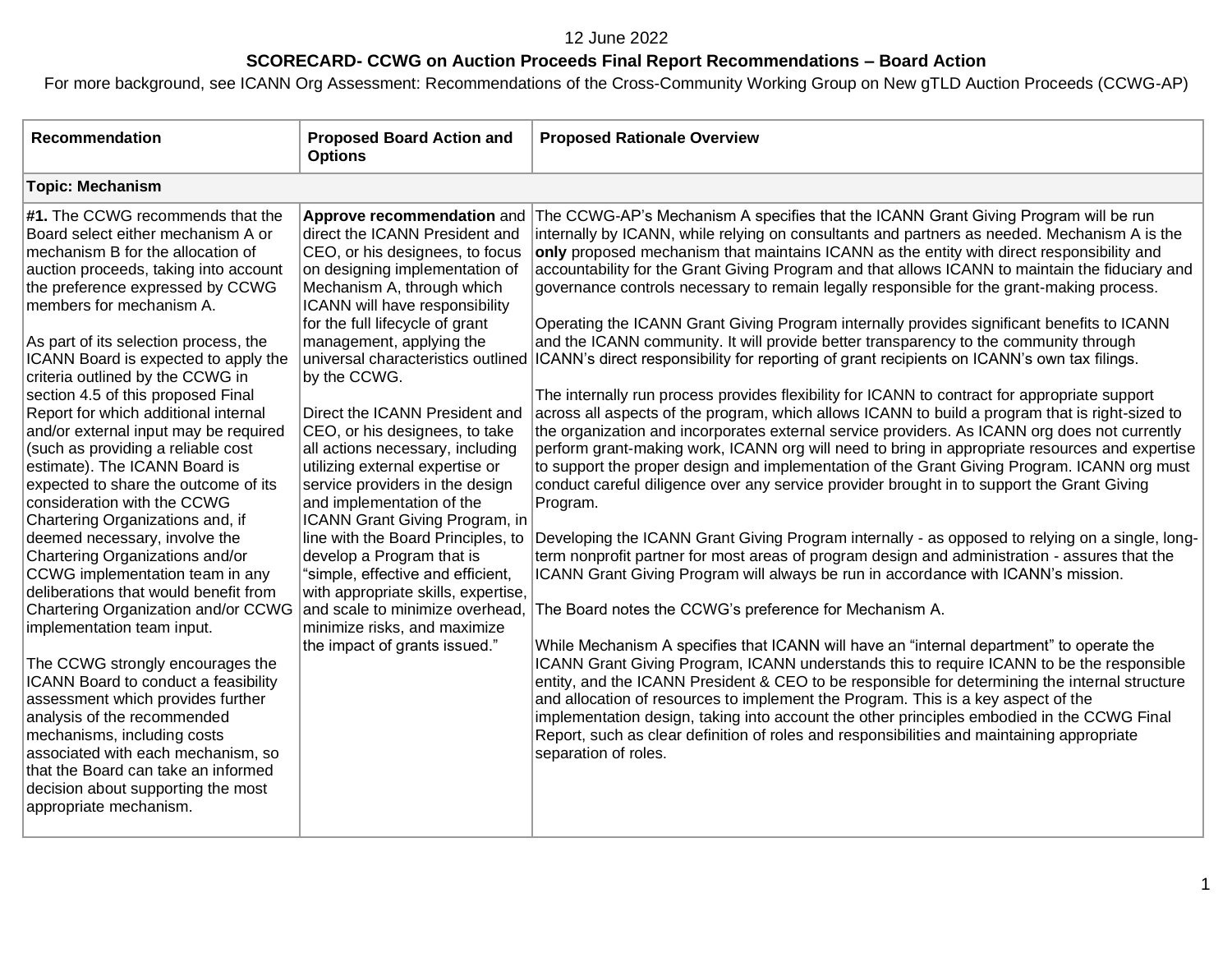# **SCORECARD- CCWG on Auction Proceeds Final Report Recommendations – Board Action**

| #9. The selected mechanism must be<br>implemented to enable the availability<br>of funds for a specific round as well as<br>the disbursement of the funds for<br>selected projects in an effective and<br>judicious manner without creating a<br>perpetual mechanism (i.e. not being<br>focused on preservation of capital).                                                                         | <b>Approve recommendation</b><br>directing the application of the<br><b>ICANN Grant Giving Program</b><br>for the proceeds from auctions<br>of last resort within the 2012<br>New gTLD Program application<br>round.<br>Direct the ICANN President and<br>CEO, or his designees, to<br>provide a recommendation to<br>the Board, when appropriate,<br>regarding the potential of using<br>the ICANN Grant Giving<br>Program for proceeds stemming<br>from future auctions of last<br>resort if such auctions are<br>utilized for future gTLD<br>application processes such as<br>the ones contemplated within<br>the policy recommendations on<br>New gTLD subsequent<br>procedures. | The task of the CCWG-AP was to develop a set of recommendations for the distribution of funds<br>collected from auctions of last resort within the 2012 New gTLD round. The Board acknowledges<br>and accepts the CCWG's recommendation that ICANN should not focus on preservation of<br>capital, and that there is community consensus that the ICANN Grant Giving Program should not<br>be managed in a way that it exists in perpetuity.<br>The Board also acknowledges that the resources devoted by the ICANN Community in the<br>careful deliberation to achieve the CCWG-AP Final Report, as well as the extensive resources<br>that will be used to implement the ICANN Grant Giving Program in alignment with that report,<br>should be used effectively. As a result, the Board preserves the ability to consider if there are<br>appropriate times in the future to leverage the ICANN Grant Giving Program in similar instances.                      |
|------------------------------------------------------------------------------------------------------------------------------------------------------------------------------------------------------------------------------------------------------------------------------------------------------------------------------------------------------------------------------------------------------|--------------------------------------------------------------------------------------------------------------------------------------------------------------------------------------------------------------------------------------------------------------------------------------------------------------------------------------------------------------------------------------------------------------------------------------------------------------------------------------------------------------------------------------------------------------------------------------------------------------------------------------------------------------------------------------|--------------------------------------------------------------------------------------------------------------------------------------------------------------------------------------------------------------------------------------------------------------------------------------------------------------------------------------------------------------------------------------------------------------------------------------------------------------------------------------------------------------------------------------------------------------------------------------------------------------------------------------------------------------------------------------------------------------------------------------------------------------------------------------------------------------------------------------------------------------------------------------------------------------------------------------------------------------------|
| <b>Topic: Application Tranches</b>                                                                                                                                                                                                                                                                                                                                                                   |                                                                                                                                                                                                                                                                                                                                                                                                                                                                                                                                                                                                                                                                                      |                                                                                                                                                                                                                                                                                                                                                                                                                                                                                                                                                                                                                                                                                                                                                                                                                                                                                                                                                                    |
| #10. Funds availability for<br>disbursement should be staged in<br>tranches over a period of years,<br>regardless of the mechanism<br>implemented. Progressive<br>disbursements may be used to fund<br>projects receiving large grants to be<br>implemented over a period of years.<br>Similarly, progressive disbursements<br>can support projects that could be<br>implemented in shorter periods. | Approve recommendation and<br>direct the ICANN President and<br>CEO to implement tranches as<br>part of the implementation of the<br>ICANN Grant Giving Program.<br>The Board further directs the<br>President and CEO, or his<br>designee, to consider the ability<br>to support grants of differing<br>amounts and for projects of<br>differing duration, to maintain<br>the flexibility of the ICANN Grant org.<br>Giving Program as<br>implemented.                                                                                                                                                                                                                              | The use of tranches was requested by the Board and outlined as a Board Principle. This is a<br>key tool to help the Board maintain appropriate oversight and meet its fiduciary obligations. It<br>also supports the continuous improvement of the ICANN Grant Giving Program by providing<br>opportunities to review and optimize the program after each tranche.<br>The Board appreciates that the CCWG-AP recognized the need for flexibility in that the size of a<br>tranche does not limit the potential for funding larger projects over a longer duration of time. As<br>expressed by the CCWG-AP, the Board notes that within a tranche there is neither a<br>requirement or limitation that each grant be of the same size or duration which also provides<br>significant flexibility. The Board acknowledges that there may be need for the Board to take<br>additional actions to support the recommended design, and awaits further inputs from ICANN |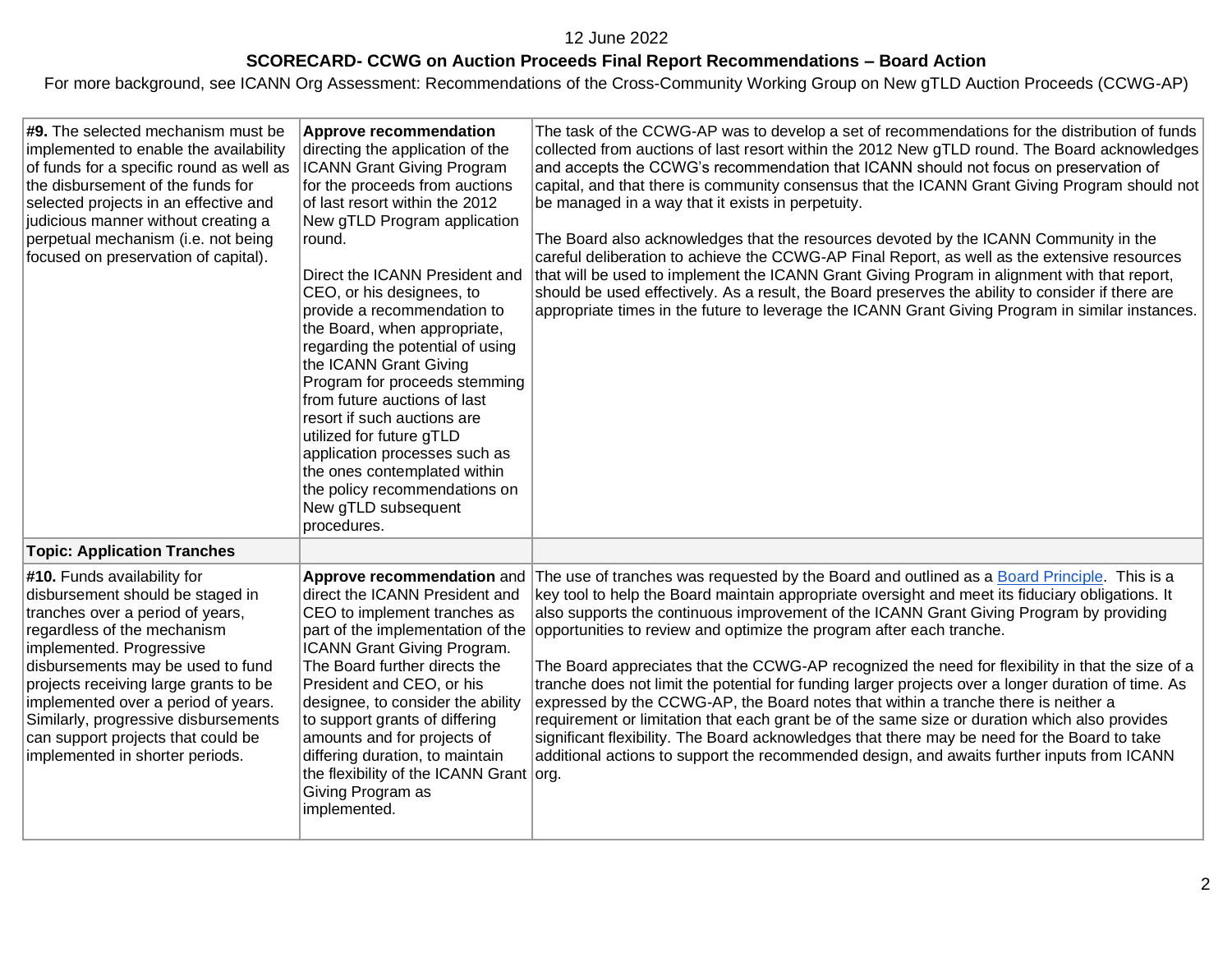## **SCORECARD- CCWG on Auction Proceeds Final Report Recommendations – Board Action**

| <b>Independent Project Applications Evaluation Panel</b>                                                                                                                                                                                                                                                                                                                                                                                                                                                                                                                                                                                                                                                                                                                                                                                                |                                                                                                                                                                                                                             |                                                                                                                                                                                                                                                                                                                                                                                                                                                                                                                                                                                                                                                                                                                                                                                                                                                                                                                                                                                                                                                                                                                                                                                                                                                                                                                                                                                                                                                                                                                                                                                                                                                                                                                                                                                                                                                                                                                                                                                                                                                                                                                                                                                                                                                                                                                                                                                                                                                                                    |  |
|---------------------------------------------------------------------------------------------------------------------------------------------------------------------------------------------------------------------------------------------------------------------------------------------------------------------------------------------------------------------------------------------------------------------------------------------------------------------------------------------------------------------------------------------------------------------------------------------------------------------------------------------------------------------------------------------------------------------------------------------------------------------------------------------------------------------------------------------------------|-----------------------------------------------------------------------------------------------------------------------------------------------------------------------------------------------------------------------------|------------------------------------------------------------------------------------------------------------------------------------------------------------------------------------------------------------------------------------------------------------------------------------------------------------------------------------------------------------------------------------------------------------------------------------------------------------------------------------------------------------------------------------------------------------------------------------------------------------------------------------------------------------------------------------------------------------------------------------------------------------------------------------------------------------------------------------------------------------------------------------------------------------------------------------------------------------------------------------------------------------------------------------------------------------------------------------------------------------------------------------------------------------------------------------------------------------------------------------------------------------------------------------------------------------------------------------------------------------------------------------------------------------------------------------------------------------------------------------------------------------------------------------------------------------------------------------------------------------------------------------------------------------------------------------------------------------------------------------------------------------------------------------------------------------------------------------------------------------------------------------------------------------------------------------------------------------------------------------------------------------------------------------------------------------------------------------------------------------------------------------------------------------------------------------------------------------------------------------------------------------------------------------------------------------------------------------------------------------------------------------------------------------------------------------------------------------------------------------|--|
| #2. The CCWG recommends that an<br>Independent Project Applications<br>Evaluation Panel will be established.<br>The Panel's responsibility is to<br>evaluate and select project<br>applications. Neither the Board nor<br>staff will be taking decisions on<br>individual applications but the Board<br>will instead focus its oversight on<br>whether the rules of the process were<br>followed by the Independent Project<br>Applications Evaluation Panel.<br>Members of the Independent Project<br>Applications Evaluation Panel will not<br>be selected based on their affiliation or<br>representation, but will be selected<br>based on their grant-making<br>expertise, ability to demonstrate<br>independence over time, and relevant<br>knowledge. Diversity considerations<br>should also be taken into account in<br>the selection process. | Approve recommendation and<br>direct the ICANN President and<br>CEO, or his designees, to<br>ensure that an Independent<br>Selection Panel is part of the<br>resulting implementation of the<br>ICANN Grant Giving Program. | This recommendation confirms that an Independent Evaluation Panel will be convened and will<br>be responsible for the evaluation of applications against the goals and objectives of the ICANN<br>Grant Giving Program, and will be responsible for regularly recommending to the ICANN Board<br>the applicants that should be funded through that cycle's tranche. The need for an Independent<br>Evaluation Panel originated from the ICANN Board, and approval of this recommendation<br>supports best practices in grant making.<br>The use of an Independent Panel to review applications for grants was requested by the ICANN<br>Board. The Board concurs that the panel should be independent and should have appropriate<br>conflict of interest protections built in. This supports the legitimacy of the ICANN Grant Giving<br>Program and helps ICANN's directors and officers meet their fiduciary duties in the oversight<br>and management of the program. The Independent Panel will assess applications according to<br>the goals and guidelines defined with the ICANN Grant Giving Program, and will recommend to<br>the ICANN Board which applications should be funded through that year's tranche.<br>The Board acknowledges that the Board will not be taking decisions on individual applications.<br>The Board will decide whether it will approve the group of applications recommended for<br>funding, and in taking that decision, the Board will consider whether the rules of the process<br>were followed by the Independent Panel.<br>The Board notes that the CCWG-AP provides guidance suggesting that while all selected<br>panelists "must be free from not only actual conflicts of interest but also potential or even<br>perceived conflicts of interest," ICANN participants may be selected as panelists if they have the<br>required expertise.<br>The Board also supports the CCWG-AP's focus on expertise and diversity in the panel<br>composition. In the implementation phase, ICANN org is expected to design the panel - relying<br>on external expertise as appropriate - with proper safeguards and controls, as well as proper<br>expertise to evaluate grant applications in support of ICANN's mission, and mindful of the<br>breadth and diversity of the expected pool of applicants. ICANN org must also be mindful that<br>the Independent Panel will require sufficient guidance on the principles they are expected to |  |
|                                                                                                                                                                                                                                                                                                                                                                                                                                                                                                                                                                                                                                                                                                                                                                                                                                                         |                                                                                                                                                                                                                             | uphold, training on the procedures they are expected to adhere to, and support for the<br>administration of their work.                                                                                                                                                                                                                                                                                                                                                                                                                                                                                                                                                                                                                                                                                                                                                                                                                                                                                                                                                                                                                                                                                                                                                                                                                                                                                                                                                                                                                                                                                                                                                                                                                                                                                                                                                                                                                                                                                                                                                                                                                                                                                                                                                                                                                                                                                                                                                            |  |
|                                                                                                                                                                                                                                                                                                                                                                                                                                                                                                                                                                                                                                                                                                                                                                                                                                                         |                                                                                                                                                                                                                             | As part of implementation design, ICANN org should also consider a clear definition of roles and<br>responsibilities for ICANN org as it relates to the Independent Panel's work to avoid improper<br>involvement of ICANN org in the Independent Panel's processes. The Board also notes that the                                                                                                                                                                                                                                                                                                                                                                                                                                                                                                                                                                                                                                                                                                                                                                                                                                                                                                                                                                                                                                                                                                                                                                                                                                                                                                                                                                                                                                                                                                                                                                                                                                                                                                                                                                                                                                                                                                                                                                                                                                                                                                                                                                                 |  |
|                                                                                                                                                                                                                                                                                                                                                                                                                                                                                                                                                                                                                                                                                                                                                                                                                                                         |                                                                                                                                                                                                                             | Independent Panel could benefit from consistency over time (i.e., the composition of each year's                                                                                                                                                                                                                                                                                                                                                                                                                                                                                                                                                                                                                                                                                                                                                                                                                                                                                                                                                                                                                                                                                                                                                                                                                                                                                                                                                                                                                                                                                                                                                                                                                                                                                                                                                                                                                                                                                                                                                                                                                                                                                                                                                                                                                                                                                                                                                                                   |  |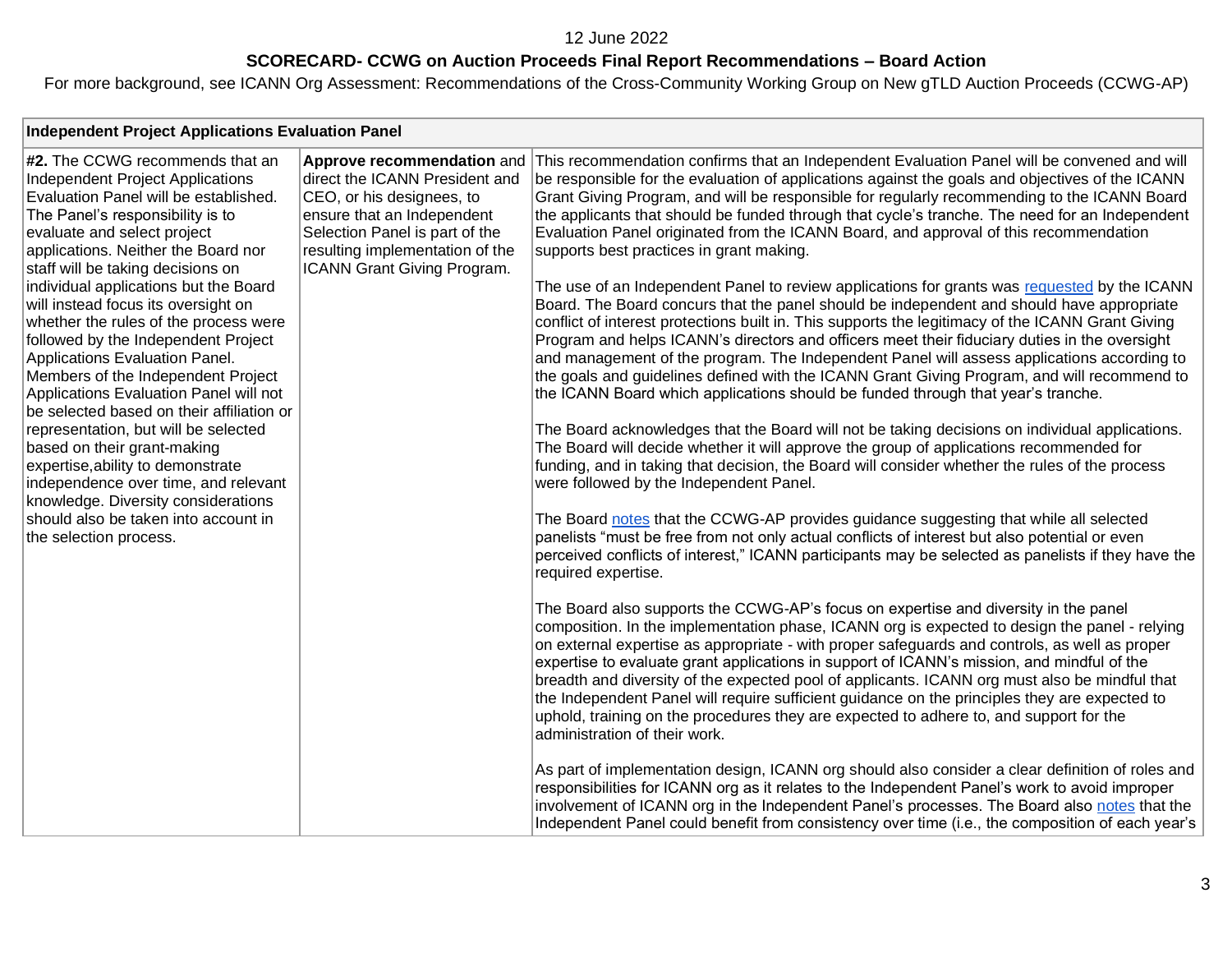# **SCORECARD- CCWG on Auction Proceeds Final Report Recommendations – Board Action**

|                                                                                                                                                                                                                                                                                                                                                                                                                                                   | panel should always include some overlap from the previous year to build on experience); and<br>cost-effectiveness (i.e., to focus on the use of auction proceeds to support desired activities and<br>goals, as opposed to administrative costs)."<br>The Board's acceptance of this Recommendation 2 does not indicate any Board position on the<br>viability of ICANN participants as panelists. The Board stresses the importance of avoiding the<br>potential appearance of conflict of interest at any point in the ICANN Grant Giving Program<br>application process, including among panelists and those applying for funds. The Board expects<br>that clear rules and practices will be defined to mitigate against that risk, and all mitigation<br>strategies should remain available.                                                                                                                                                                                                                                                                                                                                                                                                                                                                                             |
|---------------------------------------------------------------------------------------------------------------------------------------------------------------------------------------------------------------------------------------------------------------------------------------------------------------------------------------------------------------------------------------------------------------------------------------------------|-----------------------------------------------------------------------------------------------------------------------------------------------------------------------------------------------------------------------------------------------------------------------------------------------------------------------------------------------------------------------------------------------------------------------------------------------------------------------------------------------------------------------------------------------------------------------------------------------------------------------------------------------------------------------------------------------------------------------------------------------------------------------------------------------------------------------------------------------------------------------------------------------------------------------------------------------------------------------------------------------------------------------------------------------------------------------------------------------------------------------------------------------------------------------------------------------------------------------------------------------------------------------------------------------|
|                                                                                                                                                                                                                                                                                                                                                                                                                                                   |                                                                                                                                                                                                                                                                                                                                                                                                                                                                                                                                                                                                                                                                                                                                                                                                                                                                                                                                                                                                                                                                                                                                                                                                                                                                                               |
| <b>Approve recommendations</b><br>and direct the ICANN President<br>and CEO, or his designees, to<br>develop the stated objectives<br>into clear principles and<br>guidance for use within the<br>ICANN Grant Giving Program.<br>The Board affirms the<br>requirement that the ICANN<br><b>Grant Giving Program is limited</b><br>to grants that are consistent with<br>ICANN's mission and notes that<br>this is a key governance<br>limitation. | Recommendation #3 defines that "New gTLD Auction Proceeds are expected to be allocated in<br>a manner consistent with ICANN's mission." Proceeds must be allocated in a manner<br>consistent with ICANN's mission. This is a key governance principle for the ICANN Grant<br>Giving Program that must be in place or ICANN could lose its 501(c)(3) tax exempt public<br>charity status. This limitation has been recognized before, including within the 2012 New gTLD<br>Program Applicant Guidebook (page 19, Module 4), which states that Auction Proceeds "must<br>be used in a manner that supports directly ICANN's Mission and Core Values and also allows<br>ICANN to maintain its not for profit status." ICANN org previously advised, "due to its 501(c)(3)<br>tax exempt, public charity status, ICANN must act exclusively in service to its charitable<br>purpose, and as limited by its Mission. Maintaining adherence to Mission is important from<br>source (ICANN) to destination (end recipient) []. Requiring alignment to ICANN's Mission also<br>protects the community's resources from being used to defend against independent reviews or<br>other challenges that could come if ICANN were to authorize expenditures of funds or<br>resources outside of Mission." |
|                                                                                                                                                                                                                                                                                                                                                                                                                                                   | The Board notes that significant work remains to translate the CCWG-AP's broad objectives<br>into clear principles and guidance to help potential applicants understand whether they can<br>qualify for the ICANN Grant Giving Program, and to help the Independent Panel consistently<br>apply the objectives across applicants and cycles. The Board notes the CCWG-AP's specific<br>focus on underserved populations, and expects that implementation will include defining this<br>objective as well as, where appropriate, considering the best practices of other grantmakers in<br>reaching diverse stakeholders and supporting capacity development.<br>The Board notes that the CCWG-AP's Final Report includes Annexes C and D, where they<br>offered proposals for review and selection and examples of projects that might achieve the                                                                                                                                                                                                                                                                                                                                                                                                                                            |
|                                                                                                                                                                                                                                                                                                                                                                                                                                                   | <b>Topic: Objectives of Proceeds Allocation</b><br>gTLD Auction Proceeds fund allocation                                                                                                                                                                                                                                                                                                                                                                                                                                                                                                                                                                                                                                                                                                                                                                                                                                                                                                                                                                                                                                                                                                                                                                                                      |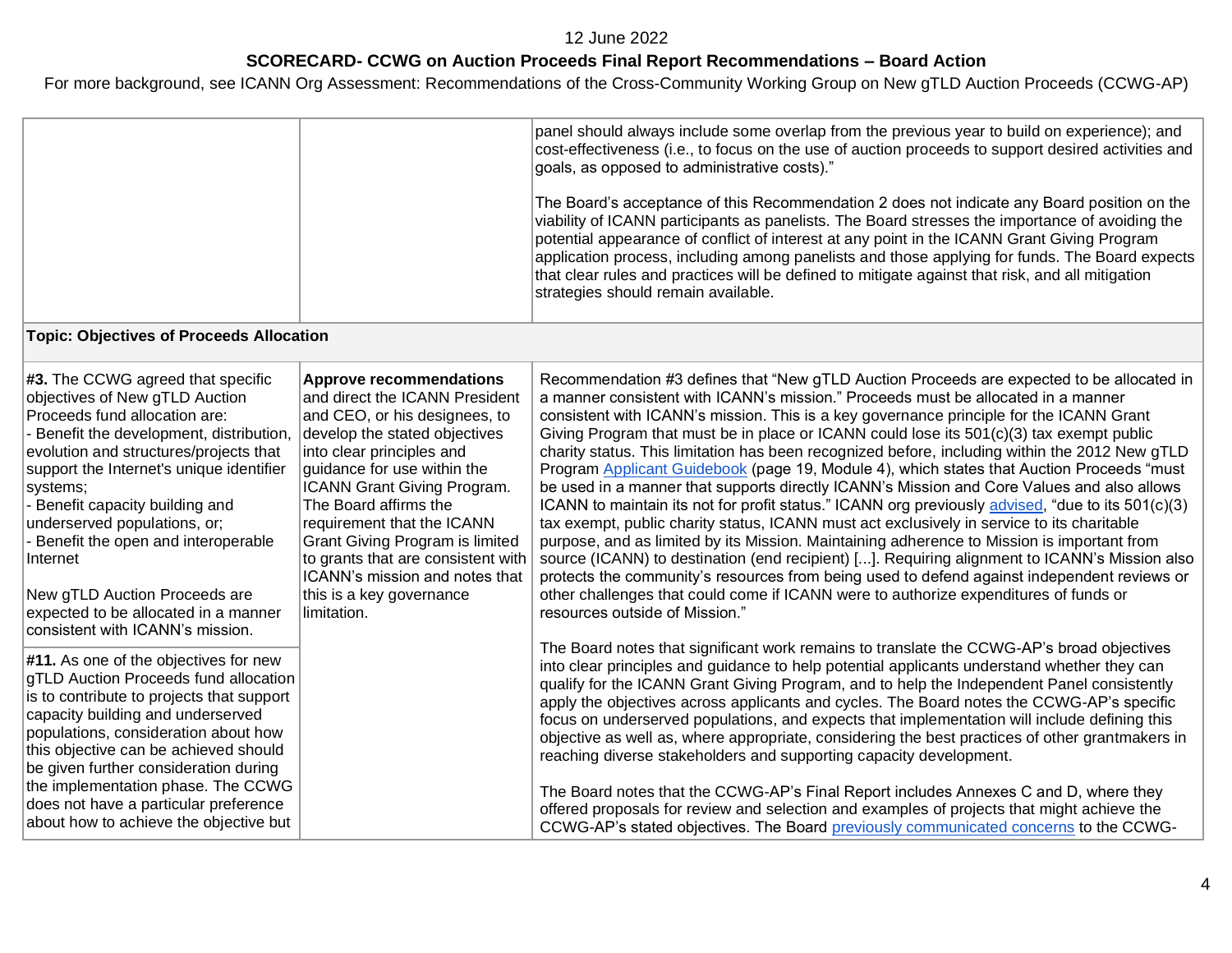#### **SCORECARD- CCWG on Auction Proceeds Final Report Recommendations – Board Action**

For more background, see ICANN Org Assessment: Recommendations of the Cross-Community Working Group on New gTLD Auction Proceeds (CCWG-AP)

| provided guidance for the<br>implementation phase (see<br>hereunder). The CCWG notes that<br>auction proceeds must be used in a<br>manner that supports ICANN's<br>mission.     |                                                                                                                                                                                              | AP regarding the inclusion of these annexes. The Board stated that while the example project<br>list was a tool for CCWG deliberations, it is in no way indicative of potential future approvals.<br>For clarity, the Board reiterates that it is not adopting Annexes C or D and the examples stated<br>within those annexes should not be relied upon by future applicants or evaluators. There is a<br>clear possibility that actual decisions within the ICANN Grant Giving Program will differ from<br>the outcomes set forth in the Annexes, and no person or entity should rely on the Annexes for<br>any purpose within the actual ICANN Grant Giving Program.<br>The Board notes that during the CCWG deliberations, there was a suggestion of "basketing", a<br>tool to address targeted populations and projects through the "divi[ision of] funds into segments<br>and distribute funds to grant recipients in a series of "baskets," each with a different<br>programmatic focus." <sup>1</sup> The Board deferred the issue of "basketing", stating.<br>While 'basketing' could be worthwhile as a tool to achieve specific goals and objectives<br>that appear to be underrepresented within the program, this should be considered in a<br>review of the program, rather than as a limiting factor upon the first launch of<br>applications. Seeing the initial range of applications and interest that comes in without<br>the limitations of basketing will help identify and refine communications and outreach<br>needs for future tranches. |
|---------------------------------------------------------------------------------------------------------------------------------------------------------------------------------|----------------------------------------------------------------------------------------------------------------------------------------------------------------------------------------------|------------------------------------------------------------------------------------------------------------------------------------------------------------------------------------------------------------------------------------------------------------------------------------------------------------------------------------------------------------------------------------------------------------------------------------------------------------------------------------------------------------------------------------------------------------------------------------------------------------------------------------------------------------------------------------------------------------------------------------------------------------------------------------------------------------------------------------------------------------------------------------------------------------------------------------------------------------------------------------------------------------------------------------------------------------------------------------------------------------------------------------------------------------------------------------------------------------------------------------------------------------------------------------------------------------------------------------------------------------------------------------------------------------------------------------------------------------------------------------------------------------------------------------------------------------------|
|                                                                                                                                                                                 |                                                                                                                                                                                              | The Board encourages ICANN org to consider whether the concept of "basketing" should be<br>added as an element for a future review of the ICANN Grant Giving Program.                                                                                                                                                                                                                                                                                                                                                                                                                                                                                                                                                                                                                                                                                                                                                                                                                                                                                                                                                                                                                                                                                                                                                                                                                                                                                                                                                                                            |
| <b>Topic: Safeguards</b>                                                                                                                                                        |                                                                                                                                                                                              |                                                                                                                                                                                                                                                                                                                                                                                                                                                                                                                                                                                                                                                                                                                                                                                                                                                                                                                                                                                                                                                                                                                                                                                                                                                                                                                                                                                                                                                                                                                                                                  |
| #4. The implementation of the selected Approve recommendation and<br>fund allocation mechanism should<br>include safeguards described in the<br>response to charter question 2. | direct the ICANN President and<br>CEO, or his designees, to<br>confirm that the ICANN Grant<br>Giving Program is designed with<br>appropriate safeguards to<br>support appropriate legal and | The Board thanks the CCWG-AP for its diligence in specifying the full scope of legal and<br>fiduciary constraints that it understood would be necessary within an ICANN Grant Giving<br>Program, and for further specifying that safeguards must be developed to assure proper<br>implementation. This supports the intended legitimacy of the process, and aligns with anticipated<br>requirements for a program of this type. The Board notes that as specified, the CCWG-AP<br>incorporated language that supports key program goals, including being drafted in a way that<br>enables ICANN to develop diligence and criteria to support grant applicants from outside of the                                                                                                                                                                                                                                                                                                                                                                                                                                                                                                                                                                                                                                                                                                                                                                                                                                                                                |

incorporate.

 $|U.S.$  The CCWG-AP's strong focus on all aspects of conflicts of interest - including limitations imposed on applications that may be from entities related to CCWG-AP members or entities related to ICANN Board and executives and staff - are key and appropriate limitations to

management of the funds, from reminders about segregation of duties and responsibilities to

The Board appreciates the CCWG-AP's focus on strong and efficient oversight and

setting expectations on the importance of safeguards at all points in the process.

fiduciary constraints.

<sup>1</sup> Se[e CCWG-AP Final Report,](https://community.icann.org/download/attachments/63149512/New%20gTLD%20AP%20CCWG%20Final%20Report_29%20May%202020.pdf?version=1&modificationDate=1590774896000&api=v2) pages 31 and 32 under Charter Question #6.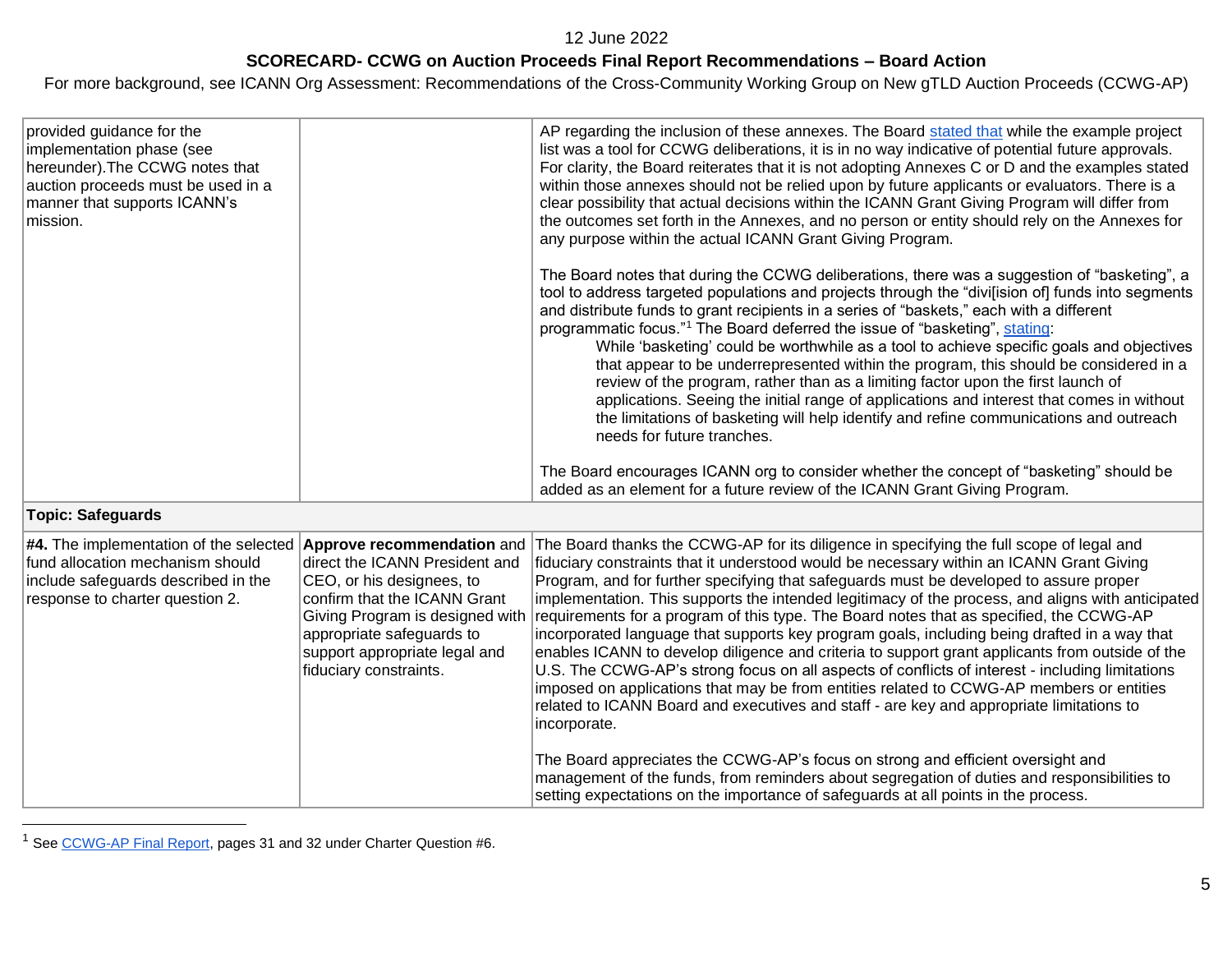# **SCORECARD- CCWG on Auction Proceeds Final Report Recommendations – Board Action**

|                                                                                                                                                                                                                                                                                                          |                                                                                                                                                                                                                               | While not specified in the CCWG-AP's recommended safeguards, the Board notes the<br>importance of transparency as an additional safeguard and expects that ICANN org will design<br>the ICANN Grant Giving Program that is as transparent in its processes as possible.                                                                                                                                                                                                                                                                                                                                                                                                                                                                                                                                                                                                                                                                                                                                                                                                                                                                                                                                                                                                                                                                                                      |
|----------------------------------------------------------------------------------------------------------------------------------------------------------------------------------------------------------------------------------------------------------------------------------------------------------|-------------------------------------------------------------------------------------------------------------------------------------------------------------------------------------------------------------------------------|------------------------------------------------------------------------------------------------------------------------------------------------------------------------------------------------------------------------------------------------------------------------------------------------------------------------------------------------------------------------------------------------------------------------------------------------------------------------------------------------------------------------------------------------------------------------------------------------------------------------------------------------------------------------------------------------------------------------------------------------------------------------------------------------------------------------------------------------------------------------------------------------------------------------------------------------------------------------------------------------------------------------------------------------------------------------------------------------------------------------------------------------------------------------------------------------------------------------------------------------------------------------------------------------------------------------------------------------------------------------------|
| <b>Topic: Conflict of Interest Provisions</b>                                                                                                                                                                                                                                                            |                                                                                                                                                                                                                               |                                                                                                                                                                                                                                                                                                                                                                                                                                                                                                                                                                                                                                                                                                                                                                                                                                                                                                                                                                                                                                                                                                                                                                                                                                                                                                                                                                              |
| #5. Robust conflict of interest<br>provisions must be developed and put<br>in place at every phase of the process,<br>regardless of which mechanism is<br>ultimately selected.                                                                                                                           | Approve recommendation,<br>and direct the ICANN President<br>and CEO, or his designees, to<br>confirm that appropriate conflict<br>of interest procedures are built<br>into every stage of the ICANN<br>Grant Giving Program. | As with Recommendation 4, the Board thanks the CCWG-AP for its diligence and focus on the<br>area of conflict of interest. This is a key concern for the legitimacy of the ICANN Grant Giving<br>Program, and is also a unique concern for the Board covered by the Board Principles. As the<br>Board works to uphold the highest ethical standards in its conduct, it is aware of the potential of<br>conflicts of interest entering into decision making when ICANN starts its Grant Giving Program.<br>There is a significant amount of money at stake, and the Board reiterated at all stages of the<br>CCWG-AP's process the need for conflict of interest considerations.<br>From the outset, the CCWG-AP designed a detailed Declaration of Interest process for<br>members to support some aspects of conflict of interest inquiries as the ICANN Grant Giving<br>Program is in operation. Related issues of independence and procedural safeguards are set out<br>across multiple areas of the Final Report, all supporting the same premise - that the ICANN<br>Community wants to see an ICANN Grant Giving Program that is above reproach and<br>developed to the highest standards of ethics. The Board recognizes that as external consultants<br>and partners are brought in, they too must implement, uphold and respect conflict of interest<br>procedures. |
| <b>Governance Framework and Audit Requirements</b>                                                                                                                                                                                                                                                       |                                                                                                                                                                                                                               |                                                                                                                                                                                                                                                                                                                                                                                                                                                                                                                                                                                                                                                                                                                                                                                                                                                                                                                                                                                                                                                                                                                                                                                                                                                                                                                                                                              |
| #6. Audit requirements as described<br>above do not only apply to the<br>disbursement of auction proceeds on a<br>standalone basis but must be applied<br>to all of ICANN's activities in relation to<br>auction proceeds, including the<br>disbursement of auction proceeds if<br>and when this occurs. | Approve recommendation and<br>direct the ICANN President and<br>CEO, or his designees, to<br>verification methods and<br>reporting requirements to meet<br>responsible program<br>governance.                                 | The Board thanks the CCWG for the recommendation making explicit that appropriate controls<br>and verification are an essential part of a responsible and successful ICANN Grant Giving<br>Program. The Board encourages ICANN org to consider the importance of transparency to the<br>incorporate appropriate controls, ICANN community in documenting methodology, application results, and demonstrating effective<br>use of funds. Well-designed controls will also support future reviews of the ICANN Grant Giving<br>Program.<br>Instituting controls within the program is an essential safeguard to ensure that ICANN's<br>commitments to the ICANN community and applicants are being upheld, and that ICANN's<br>fiduciary and legal obligations are met as the ICANN Grant Giving Program proceeds through<br>implementation.                                                                                                                                                                                                                                                                                                                                                                                                                                                                                                                                   |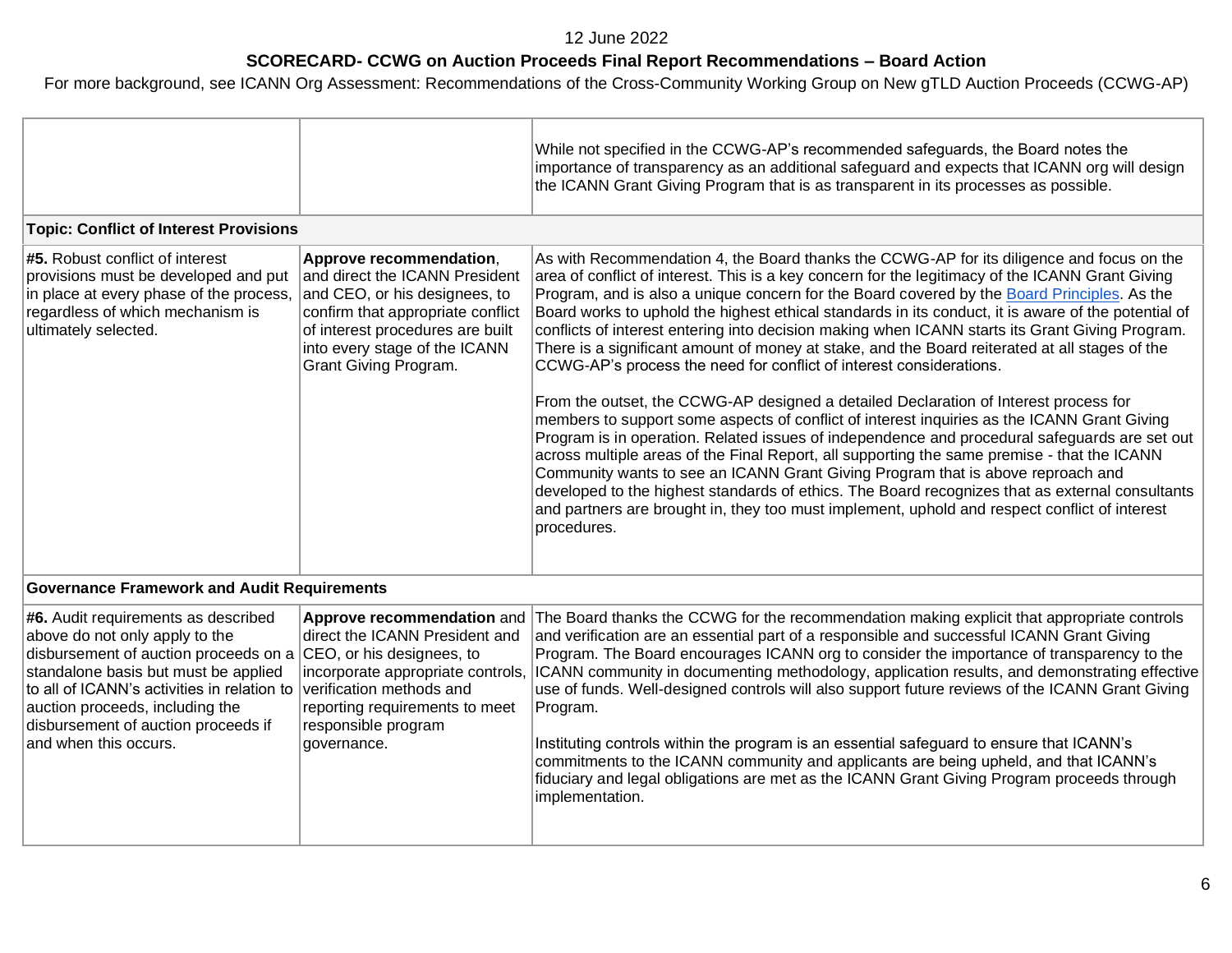## **SCORECARD- CCWG on Auction Proceeds Final Report Recommendations – Board Action**

For more background, see ICANN Org Assessment: Recommendations of the Cross-Community Working Group on New gTLD Auction Proceeds (CCWG-AP)

| ICANN Accountability Mechanisms, Appeals, and ICANN Bylaw Change                                                                                                                                                                                                                                                                                                                                                                                                                                                                                                                                                                                                                                                                                                                                                                                                                                                                                                                                                                                                       |                                                                                                                                                                                                                                                                                                                                                                                                                                                                                                                                                                                                                                                                                                                                                                                                                                  |                                                                                                                                                                                                                                                                                                                                                                                                                                                                                                                                                                                                                                                                                                                                                                                                                                                                                                                                                                                                                                                                                                                                                                                                                                                                                                                                                                                                                                                                                                                                                                                                                                                                                                                                                                                                                                                                                                                                                                                                                                                                                                                                                                                                                   |
|------------------------------------------------------------------------------------------------------------------------------------------------------------------------------------------------------------------------------------------------------------------------------------------------------------------------------------------------------------------------------------------------------------------------------------------------------------------------------------------------------------------------------------------------------------------------------------------------------------------------------------------------------------------------------------------------------------------------------------------------------------------------------------------------------------------------------------------------------------------------------------------------------------------------------------------------------------------------------------------------------------------------------------------------------------------------|----------------------------------------------------------------------------------------------------------------------------------------------------------------------------------------------------------------------------------------------------------------------------------------------------------------------------------------------------------------------------------------------------------------------------------------------------------------------------------------------------------------------------------------------------------------------------------------------------------------------------------------------------------------------------------------------------------------------------------------------------------------------------------------------------------------------------------|-------------------------------------------------------------------------------------------------------------------------------------------------------------------------------------------------------------------------------------------------------------------------------------------------------------------------------------------------------------------------------------------------------------------------------------------------------------------------------------------------------------------------------------------------------------------------------------------------------------------------------------------------------------------------------------------------------------------------------------------------------------------------------------------------------------------------------------------------------------------------------------------------------------------------------------------------------------------------------------------------------------------------------------------------------------------------------------------------------------------------------------------------------------------------------------------------------------------------------------------------------------------------------------------------------------------------------------------------------------------------------------------------------------------------------------------------------------------------------------------------------------------------------------------------------------------------------------------------------------------------------------------------------------------------------------------------------------------------------------------------------------------------------------------------------------------------------------------------------------------------------------------------------------------------------------------------------------------------------------------------------------------------------------------------------------------------------------------------------------------------------------------------------------------------------------------------------------------|
| #7. Existing ICANN accountability<br>mechanisms such as IRP or other<br>appeal mechanisms cannot be used to<br>challenge a decision from the<br>Independent Project Applications<br>Evaluation Panel to approve or not<br>approve an application. Applicants not<br>selected should receive further details<br>about where information can be found<br>about the next round of applications as<br>well as any educational materials that<br>may be available to assist<br>applicants. The CCWG recognizes that<br>there will need to be an amendment to<br>the Fundamental Bylaws to eliminate<br>the opportunity to use the Request for<br>Reconsideration and Independent<br>Review Panel to challenge grant<br>decisions. For the sake of clarity, the<br>recommended Bylaws amendment is<br>not intended to affect the existing<br>powers of the Empowered Community<br>specified under the ICANN Bylaws,<br>including rejection powers on the five-<br>year strategic plan, the five-year<br>operating plan, the annual operating<br>plan, and the annual budget. | Approve recommendation and<br>direct the ICANN President and<br>CEO to prepare a Fundamental<br>Bylaws amendment proposal<br>that addresses the specific<br>scope of the recommended<br>change to ICANN's<br>accountability mechanisms. The<br><b>Fundamental Bylaws</b><br>amendment process shall be<br>initiated in sufficient time to<br>allow for Empowered<br>Community approval of the<br><b>Fundamental Bylaws</b><br>amendment prior to the launch<br>of the ICANN Grant Giving<br>Program. In the event the<br><b>Empowered Community rejects</b><br>the proposed Fundamental<br>Bylaws change, the ICANN<br>President and CEO is directed<br>to seek further guidance from<br>the Board regarding the impact<br>of such rejection on the<br>anticipated launch and operation<br>of the ICANN Grant Giving<br>Program. | The Board supports the balance the CCWG-AP reached in carving out the ability to challenge<br>decisions on specific applications from the broader issue of whether ICANN could be held<br>accountable in the event that its conduct in the operation of the ICANN Grant Giving Program is<br>appropriately challenged through one of ICANN's accountability mechanisms, such as the IRP<br>or the Reconsideration Process. During the CCWG-AP's deliberations, the Board was<br>supportive of exploring alternative mechanisms for individual applicants to appeal an<br>Independent Panel's decision, however the Board recognizes that the CCWG-AP did not wish to<br>explore that potential further "after having reviewed how other organizations deal with appeals." <sup>2</sup><br>Instead, the CCWG-AP recommends "[a]pplicants not selected should receive further details<br>about where information can be found about the next round of applications as well as any<br>educational materials that may be available to assist applicants." The Board accepts this<br>outcome of the CCWG-AP report, while acknowledging that the CCWG-AP's recommendation<br>necessitates that applicants will not have an opportunity to challenge the Independent<br>Evaluation Panel's assessment of their application. The Board encourages ICANN org to, during<br>implementation, develop documentation to make clear to applicants the limitations on available<br>avenues of recourse.<br>The CCWG-AP's recommendation creates a large dependency on the success of the<br>Fundamental Bylaws Amendment Process. In the event the Empowered Community rejects an<br>amendment drafted to meet this recommendation, the ICANN Board will need an opportunity to<br>evaluate the impact of such a rejection on the launch of the ICANN Grant Giving Program. As a<br>result, the Board directs that the Fundamental Bylaws Amendment Process be initiated so that it<br>will conclude prior to the launch of the ICANN Grant Giving Program, with an effective date of<br>any approved amendment commensurate with the launch of the Program, to give the<br>opportunity for such evaluation to occur if needed. |
| .                                                                                                                                                                                                                                                                                                                                                                                                                                                                                                                                                                                                                                                                                                                                                                                                                                                                                                                                                                                                                                                                      |                                                                                                                                                                                                                                                                                                                                                                                                                                                                                                                                                                                                                                                                                                                                                                                                                                  |                                                                                                                                                                                                                                                                                                                                                                                                                                                                                                                                                                                                                                                                                                                                                                                                                                                                                                                                                                                                                                                                                                                                                                                                                                                                                                                                                                                                                                                                                                                                                                                                                                                                                                                                                                                                                                                                                                                                                                                                                                                                                                                                                                                                                   |

#### **Reviews (Mechanisms and Overall Program)**

|                                                                        |                                    | #12. The CCWG recommends that two <b>Approve recommendation</b> and The ICANN Board agrees with the CCWG that reviews of the ICANN Grant Giving Program will |
|------------------------------------------------------------------------|------------------------------------|--------------------------------------------------------------------------------------------------------------------------------------------------------------|
| types of review are implemented. First, direct the ICANN President and |                                    | be important in making sure that the Program is meeting its objectives and operating as                                                                      |
| an internal review step will be part of                                | CEO, or his designees, to          | lintended.                                                                                                                                                   |
| the standard operation of the program.                                 | implement appropriate program      |                                                                                                                                                              |
| This review may take place at the end                                  | review mechanisms into the         | The Board notes that there are two types of review proposed: one that reviews each granting                                                                  |
| of each granting cycle or at another                                   | <b>ICANN Grant Giving Program.</b> | cycle to ensure the Program is functioning as intended; and a less frequent strategic review to                                                              |

<sup>2</sup> Se[e CCWG-AP Final Report,](https://community.icann.org/download/attachments/63149512/New%20gTLD%20AP%20CCWG%20Final%20Report_29%20May%202020.pdf?version=1&modificationDate=1590774896000&api=v2) page 29 under Charter Question #9.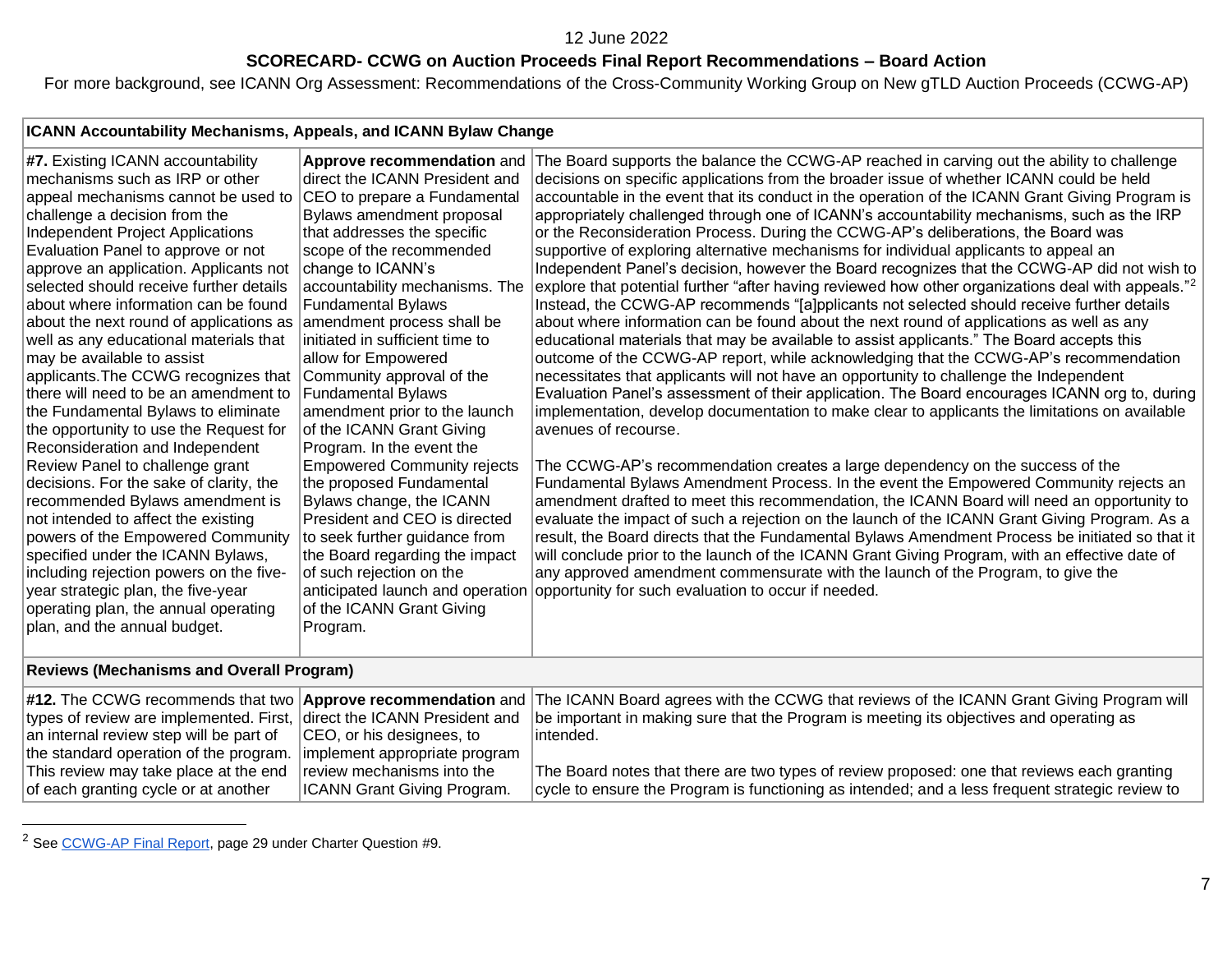### **SCORECARD- CCWG on Auction Proceeds Final Report Recommendations – Board Action**

For more background, see ICANN Org Assessment: Recommendations of the Cross-Community Working Group on New gTLD Auction Proceeds (CCWG-AP)

| logical interval, such as on an annual<br>basis. The purpose of this review is to<br>have a lean "check-in" to ensure that<br>the program is operating as expected<br>in terms of processes, procedures, and<br>usage of funds. The review may                                                                                                                                                                      | ensure that the goals and impact of the program are being met. The timing of the reviews will be<br>conducted based on the needs of the program and are distinct and separate from ICANN's<br>Bylaws-mandated reviews. The Board encourages implementation design to focus on ensuring<br>that these reviews are clearly distinguished from any existing established ICANN review<br>processes and are appropriately designed to the needs of the program. |
|---------------------------------------------------------------------------------------------------------------------------------------------------------------------------------------------------------------------------------------------------------------------------------------------------------------------------------------------------------------------------------------------------------------------|------------------------------------------------------------------------------------------------------------------------------------------------------------------------------------------------------------------------------------------------------------------------------------------------------------------------------------------------------------------------------------------------------------------------------------------------------------|
| identify areas for improvement and<br>allow for minor adjustments in program<br>management and operations.                                                                                                                                                                                                                                                                                                          | The Board thanks the CCWG for leaving flexibility for review design to implementation, and<br>urges ICANN org to focus on simplicity and best practices in designing reviews. If a review<br>results in an indication that there is a need for fundamental changes to the mechanism or the<br>purposes of the use of funds, those would be significant changes for which additional community                                                              |
| Second, a broader, strategic review<br>may be an appropriate element of<br>program implementation. This broader<br>review could be used to examine<br>whether the mechanism is effectively<br>serving overall goals of the program<br>and whether allocation of funds is<br>having the intended impact. This<br>strategic review is expected to occur<br>less frequently and may involve an<br>lexternal evaluator. | input would be required.                                                                                                                                                                                                                                                                                                                                                                                                                                   |

## **ICANN org / Constituent Parts Applying for Proceeds**

| #8. The CCWG did not reach<br>consensus to provide any specific<br>recommendation on whether or not<br>ICANN org or its constituent parts<br>could be a beneficiary of auction<br>proceeds, but it does recommend that<br>for all applications the stipulated<br>conditions and requirements, including | The Board understands the<br>CCWG's Recommendation 8 to<br>stipulated conditions and<br>requirements, including legal<br>and fiduciary requirements,<br>need to be met." The Board<br>approves this                             | The Board notes that while the CCWG did not provide a recommendation on the ability of<br>ICANN org or constituent parts of the ICANN community to be able to receive portions of the<br>state "that for all applications the Auction Proceeds funds, the CCWG provided clear guidance that any entity applying for funds<br>must meet all specified conditions set forth for the ICANN Grant Giving Program. This can be<br>read in conjunction with the CCWG's focus on safeguards, legal and fiduciary obligations, and<br>clear conflict of interest procedures. The Board notes that this may be an issue that ICANN org<br>further investigates during implementation.            |
|---------------------------------------------------------------------------------------------------------------------------------------------------------------------------------------------------------------------------------------------------------------------------------------------------------|---------------------------------------------------------------------------------------------------------------------------------------------------------------------------------------------------------------------------------|-----------------------------------------------------------------------------------------------------------------------------------------------------------------------------------------------------------------------------------------------------------------------------------------------------------------------------------------------------------------------------------------------------------------------------------------------------------------------------------------------------------------------------------------------------------------------------------------------------------------------------------------------------------------------------------------|
| legal and fiduciary requirements, need<br>to be met.                                                                                                                                                                                                                                                    | <b>recommendation</b> and directs<br>the ICANN President and CEO<br>to confirm that within the ICANN<br>Grant Giving Program, all<br>applicants meet the stipulated<br>conditions and requirements as<br>otherwise recommended. | As it relates to ICANN org, the Board reiterates a statement it made in 2018: "ICANN maintains<br>legal and fiduciary responsibility over the funds, and the directors and officers have an obligation<br>to protect the organization through the use of available resources. In such a case, while ICANN<br>would not be required to apply for the proceeds, the directors and officers would have a fiduciary<br>obligation to use the funds to meet the organization's obligations."<br>To the extent that implementation includes a path for ICANN SO/AC structures to apply for the<br>ICANN Grant Giving Program, the Board cautions that conflict of interest considerations and |